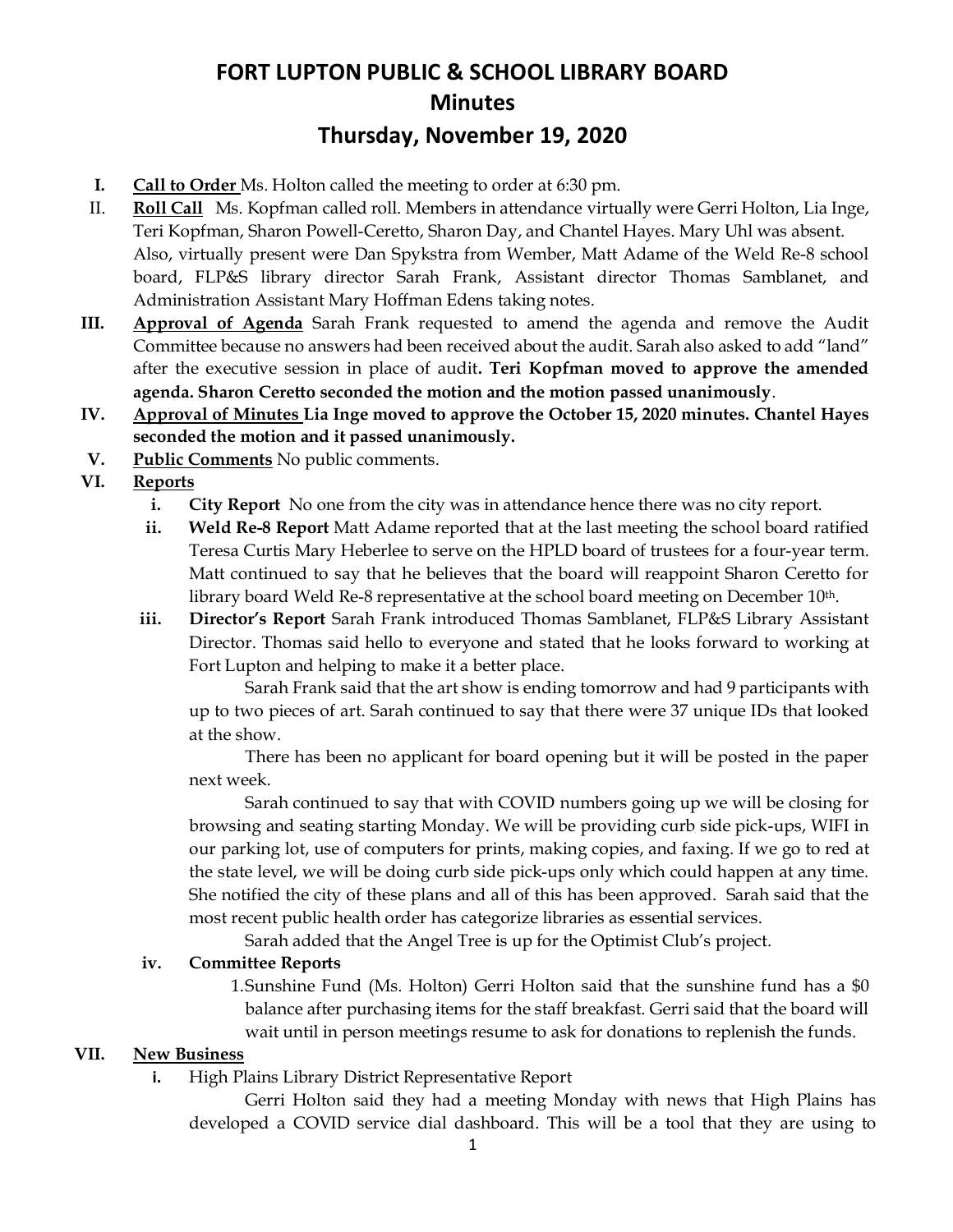utilizing information from the health department to try and coordinate services. Staff can access concrete information pertaining to COVID-19.

Kersey has awarded the design contract to refurbish the old city hall.

The IGA for Fort Lupton was approved on Monday.

High Plains is involved with a process to build a better organization. It's a plan they have to try to achieve the Baldridge excellence award. This encompasses all kinds of factors about being more responsive to the community.

The downtown Greeley library, Lincoln Park, has been operating in a much smaller space so the Greeley Tribune building has purchased to remedy the situation. The district is going to build a flagship library and innovation center. The name will be LINC which stands for Library Innovation Center. The goal for the High Plains organization is to make it a district library so there will be exhibits and programs for all of the district.

## **VIII. Continuing Business 6:45 Teri Kopfman made a motion to go into executive session. Lia Inge seconded that motion. The motion passed unanimously**.

**i. Executive Session –** Section 24-6-402(4)(a), C.R.S., for the purpose of discussion the possible acquisition of real estate for a new public library site and pursuant to Section 24-  $6-402(4)(e)(1)$ , C.R.S., to determine negotiations strategy and instruct negotiators on the possible acquisition of real estate for a new public library site.

### **The regular meeting resumed at 7.23 pm.**

- **ii. Land** Gerri Holton asked for a motion to approve site number three discussed in the executive session**. Teri Kopfman made a motion to move forward to investigate the Vincent Village location as our option. Lia Inge seconded the motion.** Gerri Holton asked if there was any other further discussion. Chantel Hayes requested to be recused from this vote. **The vote was taken, and Teri Kopfman, Gerri Holton, Sharon Ceretto, Sharon Day, and Lia Inge voted in favor of the motion**. **There were no nay votes by board members to deny the motion. The motion passed unanimously.** Sarah Frank said that we will move forward with getting this land choice approved by Re-8 and the city so we can move forward with this project.
- **iii. Strategic Planning Committee** Sarah Frank said that she sent out a list of questions that the committee created for a survey. Sarah said that the committee thought that it is too risky right now to do an in-person event such Bingo, the food bank or other spots because they don't want to encourage close contact. But the committee wants to be ready when things open up again. Sarah Frank suggested to partner with entities such as the church in Wattenberg or the water department at Aristocrat Acres to conduct the survey. A discussion followed about who would be conducting the survey and needing someone to assist with Spanish speaking people. Teri Kopfman suggested to provide a small list of programs to remind people of what library does such as Kate's programs and the adult book club. Gerri Holton said that she would like to see the survey completed by January, but the board could revisit a date in January or before spring. Sharon Ceretto suggested to consider the senior luncheon when starts again and perhaps partnering with the distribution of lunches. Gerri Holton asked Sarah and Teri if they thought the committee could present a draft of what have for the strategic plan to the board, and they agreed. The committee wants more discussion and feed back with the whole board.

## **IX. Development of next meeting agenda**

- ➢ Land update
- ➢ Strategic plan
- ➢ Audit
- ➢ Policy will be discussed in December